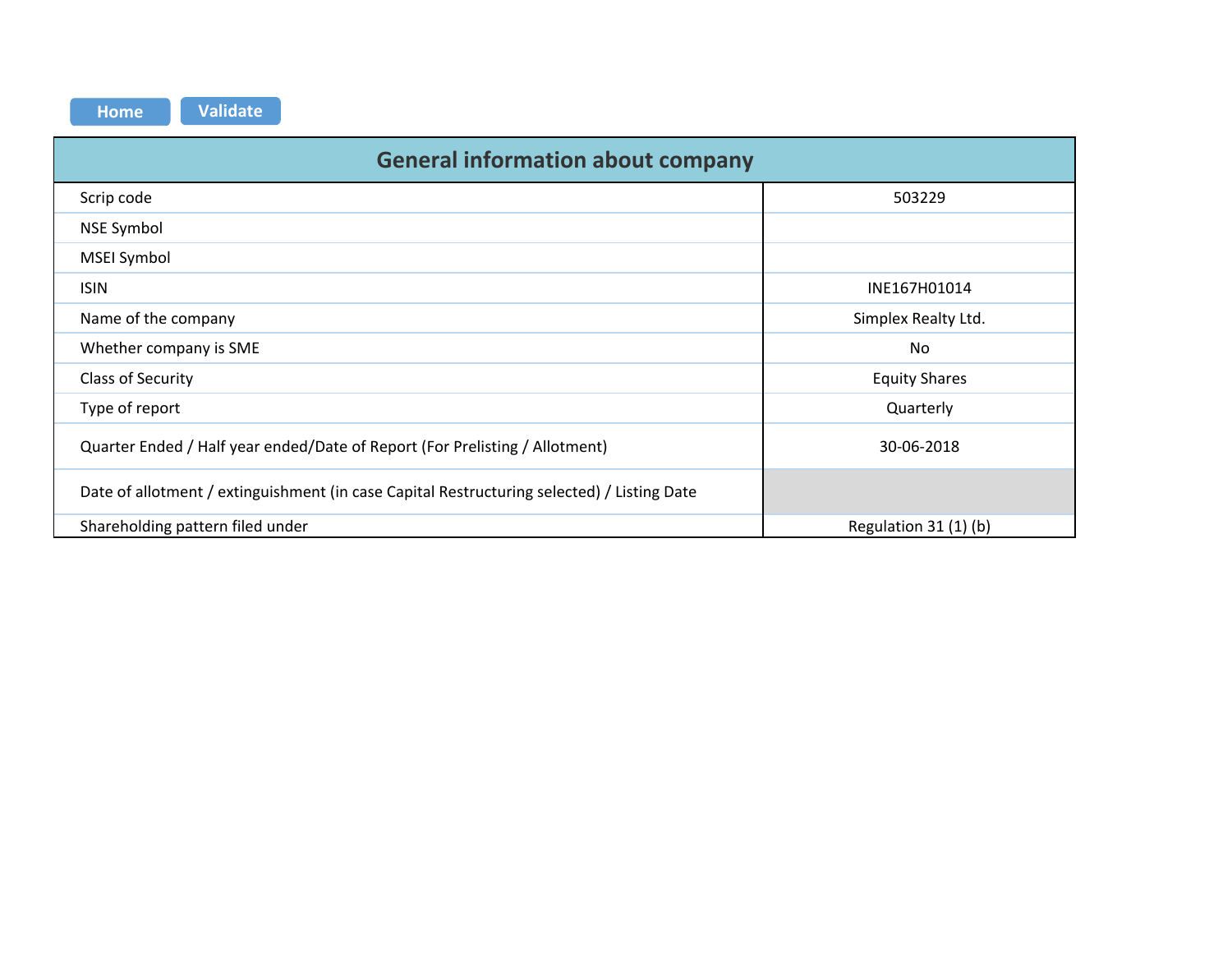**Home Validate** 

| Sr.<br>No. | <b>Particular</b>                                                                      | Yes/No | <b>Promoter and</b><br><b>Promoter Group</b> | <b>Public shareholder</b> | Non Promoter-Non<br><b>Public</b> |  |
|------------|----------------------------------------------------------------------------------------|--------|----------------------------------------------|---------------------------|-----------------------------------|--|
|            | Whether the Listed Entity has issued any partly paid up shares?                        | No     | <b>No</b>                                    | <b>No</b>                 | No.                               |  |
|            | Whether the Listed Entity has issued any Convertible Securities ?                      | No     | <b>No</b>                                    | <b>No</b>                 | <b>No</b>                         |  |
|            | Whether the Listed Entity has issued any Warrants?                                     | No     | <b>No</b>                                    | <b>No</b>                 | No.                               |  |
| 4          | Whether the Listed Entity has any shares against which depository receipts are issued? | No     | <b>No</b>                                    | <b>No</b>                 | No.                               |  |
|            | Whether the Listed Entity has any shares in locked-in?                                 | No     | <b>No</b>                                    | <b>No</b>                 | <b>No</b>                         |  |
| 6          | Whether any shares held by promoters are pledge or otherwise encumbered?               | No.    | <b>No</b>                                    |                           |                                   |  |
|            | Whether company has equity shares with differential voting rights?                     | No     | <b>No</b>                                    | <b>No</b>                 | No.                               |  |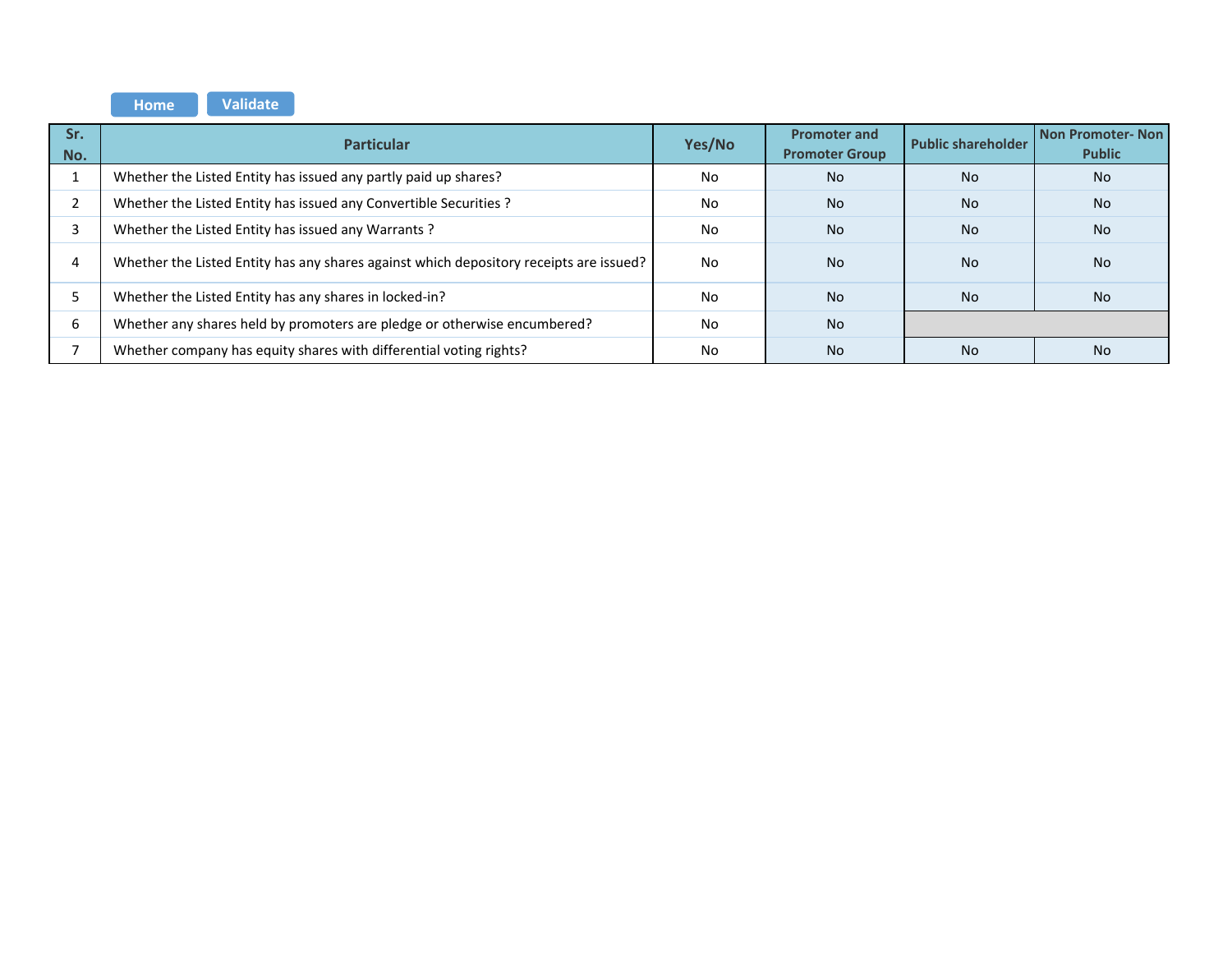|         | $\blacksquare$                                                                                                   |                       |                                                    |                                 |                                |                                 |                                                                        |                                                            |                           |            |                              |                                              |                                            |                        |                                                                                                                |                            |                                       |           |                                                     |                                    |
|---------|------------------------------------------------------------------------------------------------------------------|-----------------------|----------------------------------------------------|---------------------------------|--------------------------------|---------------------------------|------------------------------------------------------------------------|------------------------------------------------------------|---------------------------|------------|------------------------------|----------------------------------------------|--------------------------------------------|------------------------|----------------------------------------------------------------------------------------------------------------|----------------------------|---------------------------------------|-----------|-----------------------------------------------------|------------------------------------|
|         | Table I - Summary Statement holding of specified securities                                                      |                       |                                                    |                                 |                                |                                 |                                                                        |                                                            |                           |            |                              |                                              |                                            |                        |                                                                                                                |                            |                                       |           |                                                     |                                    |
|         | Note: Data will be automatically populated from shareholding pattern sheet - Data Entry Restricted in this sheet |                       |                                                    |                                 |                                |                                 |                                                                        |                                                            |                           |            |                              |                                              |                                            |                        |                                                                                                                |                            |                                       |           |                                                     |                                    |
|         |                                                                                                                  |                       |                                                    |                                 |                                |                                 | Shareholding as a                                                      | Number of Voting Rightsheld in each class ofsecurities(IX) |                           |            |                              |                                              |                                            |                        | Shareholding, as a %                                                                                           | Number of Locked in shares |                                       |           | Number of Shares pledged or<br>otherwise encumbered |                                    |
|         |                                                                                                                  | Nos. Of               | No. of fully paid up equity<br>shares held<br>(IV) | No. Of Partly paid-             | No. Of shares<br>underlying    | Total nos, shares               | % of total no. of                                                      |                                                            | No of Voting (XIV) Rights |            |                              | No. Of Shares Underlying                     | No. of Shares                              |                        | No. Of Shares Underlying assuming full conversion<br>Outstanding convertible of convertible securities (       | (XII)                      |                                       | (XIII)    |                                                     | Number of equity<br>shares held in |
| Categor | Category of shareholder                                                                                          | shareholders<br>(III) |                                                    | up equity shares<br>held<br>(V) | Depository<br>Receipts<br>(VI) | held<br>$(VII) = (IV)+(V)+(VI)$ | shares (calculated<br>as per SCRR, 1957)<br>(VII<br>As a % of (A+B+C2) | Class<br>eg.                                               | Class<br>eg:y             | Total      | Total as a % of<br>$(A+B+C)$ | Outstanding convertible<br>securities<br>(X) | Underlying<br>Outstanding<br>Warrants (Xi) | Warrants<br>$(Xi)$ (a) | securities and No. Of as a percentage of diluted<br>share capital)<br>$(XI) = (VII)+(X)$<br>As a % of (A+B+C2) | No.<br>(a)                 | As a % of total<br>Shares held<br>(b) | No<br>(a) | As a % of total<br>Shares held<br>(b)               | dematerialized<br>form<br>(XIV)    |
|         | (A) Promoter & Promoter Group                                                                                    |                       | 1562365                                            |                                 |                                | 1562365                         | 52.23                                                                  | 15.62.365.00                                               |                           | 1562365.00 | 52.23                        |                                              |                                            |                        | 52.23                                                                                                          |                            |                                       |           |                                                     | 1562365                            |
|         | (B) Public                                                                                                       | 4280                  | 1429017                                            |                                 |                                | 1429017                         | 4777                                                                   | 1429017.00                                                 |                           | 1429017.00 | 47.77                        |                                              |                                            |                        | 47.77                                                                                                          |                            |                                       |           |                                                     | 1256242                            |
|         | (C) Non Promoter- Non Public                                                                                     |                       |                                                    |                                 |                                |                                 |                                                                        |                                                            |                           |            |                              |                                              |                                            |                        |                                                                                                                |                            |                                       |           |                                                     |                                    |
| (C1)    | <b>Shares underlying DRs</b>                                                                                     |                       |                                                    |                                 |                                |                                 |                                                                        |                                                            |                           |            |                              |                                              |                                            |                        |                                                                                                                |                            |                                       |           |                                                     |                                    |
| (C2)    | Shares held by Employee Trusts                                                                                   |                       |                                                    |                                 |                                |                                 |                                                                        |                                                            |                           |            |                              |                                              |                                            |                        |                                                                                                                |                            |                                       |           |                                                     |                                    |
|         | Total                                                                                                            | 4290                  | 2991382                                            |                                 |                                | 2991382                         | 100                                                                    | 2991382.00                                                 |                           | 2991382.00 | 100.00                       |                                              |                                            |                        |                                                                                                                |                            |                                       |           |                                                     | 2818607                            |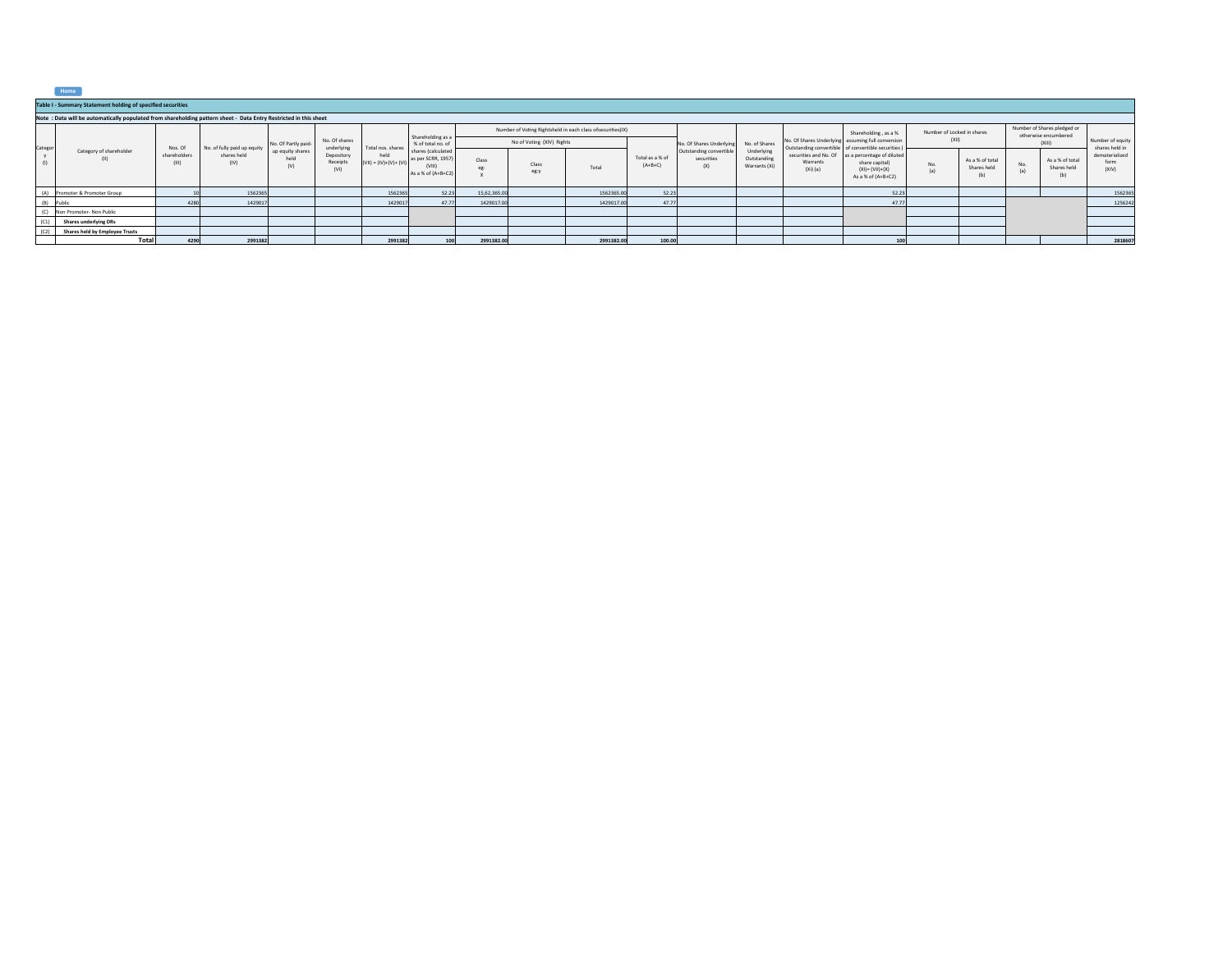|            | Home Validate                                                                                                                                                                                                                     |                        |                            |                     |                                                                                                    |                                             |                                            |                  |                                                              |         |          |                             |               |                             |                                               |                            |                 |     |                                       |                    |
|------------|-----------------------------------------------------------------------------------------------------------------------------------------------------------------------------------------------------------------------------------|------------------------|----------------------------|---------------------|----------------------------------------------------------------------------------------------------|---------------------------------------------|--------------------------------------------|------------------|--------------------------------------------------------------|---------|----------|-----------------------------|---------------|-----------------------------|-----------------------------------------------|----------------------------|-----------------|-----|---------------------------------------|--------------------|
|            |                                                                                                                                                                                                                                   |                        |                            |                     |                                                                                                    |                                             |                                            |                  | Number of Voting Rights held in each class of securities(IX) |         |          |                             |               |                             |                                               | Number of Locked in shares |                 |     | Number of Shares pledged or otherwise |                    |
|            |                                                                                                                                                                                                                                   |                        |                            |                     |                                                                                                    |                                             |                                            |                  | No of Voting (XIV) Rights                                    |         |          |                             |               |                             | Shareholding . as a %                         | (XII)                      |                 |     | encumbered<br>(XIII)                  |                    |
|            | Category & Name                                                                                                                                                                                                                   |                        |                            | No. Of Partly paid- | No. Of shares                                                                                      |                                             | hareholding as a %<br>f total no. of share |                  |                                                              |         | Total as | No. Of Shares<br>Underlying | No. of Shares | No. Of Shares<br>Underlying | ssuming full conversio                        |                            |                 |     |                                       | Number of equity   |
| Sr.        | of the                                                                                                                                                                                                                            | Nos Of<br>shareholders | No. of fully paid up       | up equity shares    | underlying                                                                                         | Total nos shares<br>held                    | (calculated as per                         |                  |                                                              |         | a % of   | Outstanding                 | Underlying    | Outstanding                 | of convertible securities                     |                            |                 |     |                                       | shares held in     |
|            | Shareholders                                                                                                                                                                                                                      | (III)                  | equity shares held<br>(IV) | held                | epository Receipts                                                                                 | $(VII) = (IV)+(V)+(VI)$                     | SCRR, 1957)                                | Class            | Class                                                        |         | Total    | convertible                 | Outstanding   | onvertible securitie        | (as a percentage of<br>diluted share capital) | No.                        | As a % of total | No. | As a % of total                       | ematerialized form |
|            | (1)                                                                                                                                                                                                                               |                        |                            | (V)                 | (VI)                                                                                               |                                             | (VIII)<br>As a % of (A+B+C2)               | eg:              | eg:y                                                         | Total   | Voting   | securities                  | Warrants (Xi) | and No. Of Warrants         | $(XI) = (VII)+(X)$                            | (a)                        | Shares held     | (a) | Shares held                           | (XIV)              |
|            |                                                                                                                                                                                                                                   |                        |                            |                     |                                                                                                    |                                             |                                            | $\mathbf{x}$     |                                                              |         | rights   | (X)                         |               | (Xi) (a)                    | As a % of (A+B+C2)                            |                            | (b)             |     | (b)                                   |                    |
|            |                                                                                                                                                                                                                                   |                        |                            |                     |                                                                                                    |                                             |                                            |                  |                                                              |         |          |                             |               |                             |                                               |                            |                 |     |                                       |                    |
|            | A Table II - Statement showing shareholding pattern of the Promoter and Promoter Group                                                                                                                                            |                        |                            |                     |                                                                                                    |                                             |                                            |                  |                                                              |         |          |                             |               |                             |                                               |                            |                 |     |                                       |                    |
|            | $(1)$ Indian                                                                                                                                                                                                                      |                        |                            |                     |                                                                                                    |                                             |                                            |                  |                                                              |         |          |                             |               |                             |                                               |                            |                 |     |                                       |                    |
| (a)        | Individuals/Hindu undivided Family                                                                                                                                                                                                |                        | 245384                     |                     |                                                                                                    | 245384                                      | 8.20                                       | 245384.00        |                                                              | 245384  | 8.20     |                             |               |                             | 8.20                                          |                            |                 |     |                                       | 245384             |
| (b)        | Central Government/ State Government(s)                                                                                                                                                                                           |                        |                            |                     |                                                                                                    |                                             |                                            |                  |                                                              |         |          |                             |               |                             |                                               |                            |                 |     |                                       |                    |
| (c)        | <b>Financial Institutions/Banks</b>                                                                                                                                                                                               |                        |                            |                     |                                                                                                    |                                             |                                            |                  |                                                              |         |          |                             |               |                             |                                               |                            |                 |     |                                       |                    |
| (d)        | Any Other (specify)                                                                                                                                                                                                               |                        | 131698                     |                     |                                                                                                    | 1316981                                     | 44.03                                      | 1316981.00       |                                                              | 1316981 | 44.03    |                             |               |                             | 44.03                                         |                            |                 |     |                                       | 1316981            |
|            | Sub-Total (A)(1)                                                                                                                                                                                                                  | 10                     | 1562365                    |                     |                                                                                                    | 1562365                                     | 52.23                                      | 1562365.00       |                                                              | 1562365 | 52.23    |                             |               |                             | 52.23                                         |                            |                 |     |                                       | 1562365            |
|            | (2) Foreign                                                                                                                                                                                                                       |                        |                            |                     |                                                                                                    |                                             |                                            |                  |                                                              |         |          |                             |               |                             |                                               |                            |                 |     |                                       |                    |
|            |                                                                                                                                                                                                                                   |                        |                            |                     |                                                                                                    |                                             |                                            |                  |                                                              |         |          |                             |               |                             |                                               |                            |                 |     |                                       |                    |
| (a)        | Individuals (NonResident Individuals/ Foreign Individual                                                                                                                                                                          |                        |                            |                     |                                                                                                    |                                             |                                            |                  |                                                              |         |          |                             |               |                             |                                               |                            |                 |     |                                       |                    |
| (b)        | Government                                                                                                                                                                                                                        |                        |                            |                     |                                                                                                    |                                             |                                            |                  |                                                              |         |          |                             |               |                             |                                               |                            |                 |     |                                       |                    |
| (c)        | Institutions                                                                                                                                                                                                                      |                        |                            |                     |                                                                                                    |                                             |                                            |                  |                                                              |         |          |                             |               |                             |                                               |                            |                 |     |                                       |                    |
| (d)        | <b>Foreign Portfolio Investor</b>                                                                                                                                                                                                 |                        |                            |                     |                                                                                                    |                                             |                                            |                  |                                                              |         |          |                             |               |                             |                                               |                            |                 |     |                                       |                    |
| (e)        | Any Other (specify)                                                                                                                                                                                                               |                        |                            |                     |                                                                                                    |                                             |                                            |                  |                                                              |         |          |                             |               |                             |                                               |                            |                 |     |                                       |                    |
|            | Sub-Total (A)(2)                                                                                                                                                                                                                  |                        |                            |                     |                                                                                                    |                                             |                                            |                  |                                                              |         |          |                             |               |                             |                                               |                            |                 |     |                                       |                    |
|            | <b>Total Shareholding of Promoter and Promoter Group</b>                                                                                                                                                                          |                        |                            |                     |                                                                                                    |                                             |                                            |                  |                                                              |         |          |                             |               |                             |                                               |                            |                 |     |                                       |                    |
|            | $(A)=(A)(1)+(A)(2)$                                                                                                                                                                                                               |                        | 1562365                    |                     |                                                                                                    | 1562365                                     | 52.23                                      | 1562365.00       |                                                              | 1562365 | 52.23    |                             |               |                             | 52.23                                         |                            |                 |     |                                       | 1562365            |
|            | Details of Shares which remain unclaimed for Promoter & Promoter Group                                                                                                                                                            |                        |                            |                     |                                                                                                    |                                             |                                            |                  |                                                              |         |          |                             |               |                             |                                               |                            |                 |     |                                       |                    |
|            | Table III - Statement showing shareholding pattern<br>of the Bublic changholder and the Statement of Note : Kindly show details of shareholders having more than one percentage of total no of shares. Please refer software manu |                        |                            |                     |                                                                                                    |                                             |                                            |                  |                                                              |         |          |                             |               |                             |                                               |                            |                 |     |                                       |                    |
|            | of the Public shareholder                                                                                                                                                                                                         |                        |                            |                     |                                                                                                    |                                             |                                            |                  |                                                              |         |          |                             |               |                             |                                               |                            |                 |     |                                       |                    |
|            | of the Publi<br>(1) Institutions                                                                                                                                                                                                  |                        |                            |                     |                                                                                                    |                                             |                                            |                  |                                                              |         |          |                             |               |                             |                                               |                            |                 |     |                                       |                    |
| (a)        | <b>Mutual Funds</b>                                                                                                                                                                                                               |                        |                            |                     |                                                                                                    |                                             |                                            |                  |                                                              |         |          |                             |               |                             |                                               |                            |                 |     |                                       |                    |
| (b)        | <b>Venture Capital Funds</b>                                                                                                                                                                                                      |                        |                            |                     |                                                                                                    |                                             |                                            |                  |                                                              |         |          |                             |               |                             |                                               |                            |                 |     |                                       |                    |
| (c)        | Alternate Investment Funds                                                                                                                                                                                                        |                        |                            |                     |                                                                                                    |                                             |                                            |                  |                                                              |         |          |                             |               |                             |                                               |                            |                 |     |                                       |                    |
| (d)        | <b>Foreign Venture Capital Investors</b>                                                                                                                                                                                          |                        |                            |                     |                                                                                                    |                                             |                                            |                  |                                                              |         |          |                             |               |                             |                                               |                            |                 |     |                                       |                    |
| (e)        | <b>Foreign Portfolio Investors</b>                                                                                                                                                                                                |                        |                            |                     |                                                                                                    |                                             |                                            |                  |                                                              |         |          |                             |               |                             |                                               |                            |                 |     |                                       |                    |
| (f)        | <b>Financial Institutions/Banks</b>                                                                                                                                                                                               |                        | 9771                       |                     |                                                                                                    | 9771                                        | 0.33                                       | 9771             |                                                              | 9771    | 0.33     |                             |               |                             | 0.33                                          |                            |                 |     |                                       | 325                |
| (g)        | Insurance Companies                                                                                                                                                                                                               |                        | 776694                     |                     |                                                                                                    | 776694                                      | 25.96                                      | 776694           |                                                              | 776694  | 25.96    |                             |               |                             | 25.96                                         |                            |                 |     |                                       | 776694             |
| (h)        | <b>Provident Funds/ Pension Funds</b>                                                                                                                                                                                             |                        |                            |                     |                                                                                                    |                                             |                                            |                  |                                                              |         |          |                             |               |                             |                                               |                            |                 |     |                                       |                    |
| (i)        | Any Other (specify)                                                                                                                                                                                                               |                        |                            |                     |                                                                                                    |                                             |                                            |                  |                                                              |         |          |                             |               |                             |                                               |                            |                 |     |                                       |                    |
|            | Sub-Total (B)(1)                                                                                                                                                                                                                  | 13                     | 786465                     |                     |                                                                                                    | 786465                                      | 26.29                                      | 786465.00        |                                                              | 786465  | 26.29    |                             |               |                             | 26.29                                         |                            |                 |     |                                       | 777019             |
| (2)        | Central Government/ State Government(s)/ President                                                                                                                                                                                |                        |                            |                     |                                                                                                    |                                             |                                            |                  |                                                              |         |          |                             |               |                             |                                               |                            |                 |     |                                       |                    |
|            | of India                                                                                                                                                                                                                          |                        |                            |                     |                                                                                                    |                                             |                                            |                  |                                                              |         |          |                             |               |                             |                                               |                            |                 |     |                                       |                    |
|            | Sub-Total (B)(2)                                                                                                                                                                                                                  |                        |                            |                     |                                                                                                    |                                             |                                            |                  |                                                              |         |          |                             |               |                             |                                               |                            |                 |     |                                       |                    |
|            | (3) Non-institutions                                                                                                                                                                                                              |                        |                            |                     |                                                                                                    |                                             |                                            |                  |                                                              |         |          |                             |               |                             |                                               |                            |                 |     |                                       |                    |
|            | Individuals -<br>Lindividual shareholders holding nominal share capital                                                                                                                                                           |                        |                            |                     |                                                                                                    |                                             |                                            |                  |                                                              |         |          |                             |               |                             |                                               |                            |                 |     |                                       |                    |
| (a(i))     | up to Rs. 2 lakhs.                                                                                                                                                                                                                | 4092                   | 493866                     |                     |                                                                                                    | 493866                                      | 16.51                                      | 493866           |                                                              | 493866  | 16.51    |                             |               |                             | 16.51                                         |                            |                 |     |                                       | 333833             |
|            | Individuals -                                                                                                                                                                                                                     |                        |                            |                     |                                                                                                    |                                             |                                            |                  |                                                              |         |          |                             |               |                             |                                               |                            |                 |     |                                       |                    |
|            | ii. Individual shareholders holding nominal share capital<br>in excess of Rs. 2 lakhs                                                                                                                                             |                        | 26831                      |                     |                                                                                                    | 26831                                       | 0.90                                       |                  |                                                              |         | 0.90     |                             |               |                             | 0.90                                          |                            |                 |     |                                       |                    |
| (a(ii))    | <b>NBFCs registered with RBI</b>                                                                                                                                                                                                  |                        |                            |                     |                                                                                                    |                                             |                                            | 26831            |                                                              | 26831   |          |                             |               |                             |                                               |                            |                 |     |                                       | 26831              |
| (b)<br>(c) | <b>Employee Trusts</b>                                                                                                                                                                                                            |                        |                            |                     |                                                                                                    |                                             |                                            |                  |                                                              |         |          |                             |               |                             |                                               |                            |                 |     |                                       |                    |
|            |                                                                                                                                                                                                                                   |                        |                            |                     |                                                                                                    |                                             |                                            |                  |                                                              |         |          |                             |               |                             |                                               |                            |                 |     |                                       |                    |
|            | Overseas Depositories (holding DRs) (balancing figure)                                                                                                                                                                            |                        |                            |                     |                                                                                                    |                                             |                                            |                  |                                                              |         |          |                             |               |                             |                                               |                            |                 |     |                                       |                    |
| (d)<br>(e) | Any Other (specify)                                                                                                                                                                                                               | 174                    | 121855                     |                     |                                                                                                    | 121855                                      | 4.07                                       | 121855           |                                                              | 121855  | 4.07     |                             |               |                             | 4.07                                          |                            |                 |     |                                       | 118559             |
|            | Sub-Total (B)(3)                                                                                                                                                                                                                  | 4267                   | 642552                     |                     |                                                                                                    | 642552                                      | 21.48                                      | 642552.00        |                                                              | 642552  | 21.48    |                             |               |                             | 21.48                                         |                            |                 |     |                                       | 479223             |
|            | Total Public Shareholding (B)=(B)(1)+(B)(2)+(B)(3)                                                                                                                                                                                | 4280                   | 1429017                    |                     |                                                                                                    | 1429017                                     | 47.77                                      | 1429017.00       |                                                              | 1429017 | 47.77    |                             |               |                             | 47.77                                         |                            |                 |     |                                       | 1256242            |
|            | Details of the shareholders acting as persons in Concert for Public                                                                                                                                                               |                        |                            |                     |                                                                                                    |                                             |                                            |                  |                                                              |         |          |                             |               |                             |                                               |                            |                 |     |                                       |                    |
|            |                                                                                                                                                                                                                                   |                        |                            |                     |                                                                                                    |                                             |                                            |                  |                                                              |         |          |                             |               |                             |                                               |                            |                 |     |                                       |                    |
|            | Details of Shares which remain unclaimed for Public                                                                                                                                                                               |                        |                            |                     |                                                                                                    |                                             |                                            |                  |                                                              |         |          |                             |               |                             |                                               |                            |                 |     |                                       |                    |
|            |                                                                                                                                                                                                                                   |                        |                            |                     |                                                                                                    |                                             |                                            |                  |                                                              |         |          |                             |               |                             |                                               |                            |                 |     |                                       |                    |
|            | C Table IV - Statement showing shareholding pattern of the Non Promoter- Non Public shareholder                                                                                                                                   |                        |                            |                     |                                                                                                    |                                             |                                            |                  |                                                              |         |          |                             |               |                             |                                               |                            |                 |     |                                       |                    |
|            |                                                                                                                                                                                                                                   |                        |                            |                     |                                                                                                    |                                             |                                            |                  |                                                              |         |          |                             |               |                             |                                               |                            |                 |     |                                       |                    |
| (1)        | Custodian/DR_Holder - Name of DR Holders (If<br>Available)                                                                                                                                                                        |                        |                            |                     |                                                                                                    |                                             |                                            |                  |                                                              |         |          |                             |               |                             |                                               |                            |                 |     |                                       |                    |
|            | <b>Employee Benefit Trust (under SEBI (Share based)</b>                                                                                                                                                                           |                        |                            |                     |                                                                                                    |                                             |                                            |                  |                                                              |         |          |                             |               |                             |                                               |                            |                 |     |                                       |                    |
| (2)        | <b>Employee Benefit) Regulations, 2014)</b>                                                                                                                                                                                       |                        |                            |                     |                                                                                                    |                                             |                                            |                  |                                                              |         |          |                             |               |                             |                                               |                            |                 |     |                                       |                    |
|            | <b>Total NonPromoter- Non Public Shareholding</b>                                                                                                                                                                                 |                        |                            |                     |                                                                                                    |                                             |                                            |                  |                                                              |         |          |                             |               |                             |                                               |                            |                 |     |                                       |                    |
|            | $(C) = (C)(1)+(C)(2)$                                                                                                                                                                                                             |                        |                            |                     |                                                                                                    |                                             |                                            |                  |                                                              |         |          |                             |               |                             |                                               |                            |                 |     |                                       |                    |
|            | Total (A+B+C2                                                                                                                                                                                                                     | 4290                   | 2991382                    |                     |                                                                                                    | 2991382                                     | 100.00                                     | 2991382.00       |                                                              | 2991382 | 100.00   |                             |               |                             | 100.00                                        |                            |                 |     |                                       | 2818607            |
|            | Total (A+B+C                                                                                                                                                                                                                      | 4290                   | 2991382                    |                     |                                                                                                    | 2991382                                     | 100.00                                     | 2991382.00       |                                                              | 2991382 | 100.00   |                             |               |                             | 100.00                                        |                            |                 |     |                                       | 2818607            |
|            |                                                                                                                                                                                                                                   |                        |                            |                     |                                                                                                    | Disclosure of notes on shareholding pattern |                                            | <b>Add Notes</b> |                                                              |         |          |                             |               |                             |                                               |                            |                 |     |                                       |                    |
|            |                                                                                                                                                                                                                                   |                        |                            |                     |                                                                                                    |                                             |                                            |                  |                                                              |         |          |                             |               |                             |                                               |                            |                 |     |                                       |                    |
|            |                                                                                                                                                                                                                                   |                        |                            |                     | Disclosure of notes in case of promoter holiding in dematerialsed form is less than 100 percentage |                                             |                                            | <b>Add Notes</b> |                                                              |         |          |                             |               |                             |                                               |                            |                 |     |                                       |                    |
|            |                                                                                                                                                                                                                                   |                        |                            |                     |                                                                                                    |                                             |                                            |                  |                                                              |         |          |                             |               |                             |                                               |                            |                 |     |                                       |                    |
|            |                                                                                                                                                                                                                                   |                        |                            |                     | Disclosure of notes in case of public share holding is less than 25 percentage                     |                                             |                                            | <b>Add Notes</b> |                                                              |         |          |                             |               |                             |                                               |                            |                 |     |                                       |                    |
|            | Disclosure of notes on shareholding pattern for company remarks explanatory                                                                                                                                                       |                        |                            |                     |                                                                                                    |                                             |                                            |                  | <b>Add Notes</b>                                             |         |          |                             |               |                             |                                               |                            |                 |     |                                       |                    |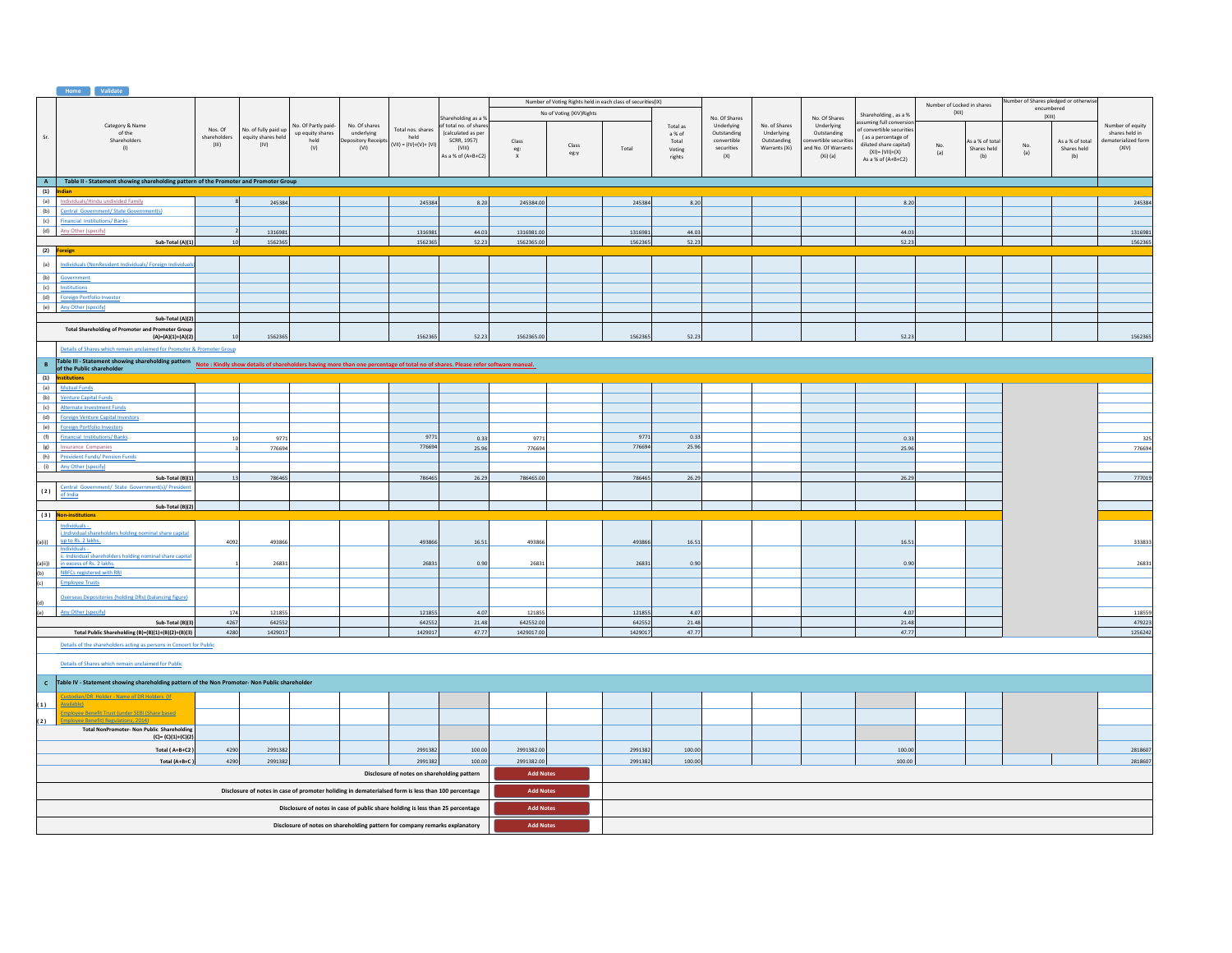|                |                                    |              |                                  |                                             | Shareholding as                                                                                         |                           | Number of Voting Rights held in each class of<br>securities |                                     | Shareholding, as a %                                                                                                      |                                    |                                 |                  |  |
|----------------|------------------------------------|--------------|----------------------------------|---------------------------------------------|---------------------------------------------------------------------------------------------------------|---------------------------|-------------------------------------------------------------|-------------------------------------|---------------------------------------------------------------------------------------------------------------------------|------------------------------------|---------------------------------|------------------|--|
|                | Name<br>of the                     | PAN          |                                  | No. of fully paid Total nos. shares<br>held | a % of total no.<br>of shares<br>(calculated as<br>per SCRR, 1957)<br>(VIII)<br>As a % of<br>$(A+B+C2)$ | No of Voting (XIV) Rights |                                                             | Total as                            | assuming full<br>conversion of                                                                                            | Number of equity<br>shares held in | Reason for not<br>providing PAN |                  |  |
| Searial<br>No. | Shareholders<br>(1)                | (11)         | up equity shares<br>held<br>(IV) | $(VII) = (IV)+(V)+$<br>(VI)                 |                                                                                                         | Class<br>eg:X             | Total                                                       | a % of<br>Total<br>Voting<br>rights | convertible securities<br>(as a percentage of<br>diluted share capital)<br>$(XI) = (VII)+(Xi)(a)$<br>As a % of $(A+B+C2)$ | dematerialized<br>form<br>(XIV)    |                                 | Shareholder type |  |
| A1(a)          | Individuals/Hindu undivided Family |              |                                  |                                             |                                                                                                         |                           |                                                             |                                     |                                                                                                                           |                                    |                                 |                  |  |
|                | Add<br>Delete                      |              |                                  |                                             |                                                                                                         |                           |                                                             |                                     |                                                                                                                           |                                    |                                 |                  |  |
|                | <b>NANDAN S DAMANI</b>             |              | 120587                           | 120587                                      | 4.03                                                                                                    | 120587.00                 | 120587.00                                                   | 4.03                                | 4.03                                                                                                                      | 120587                             |                                 | Promoter         |  |
|                | NANDAN DAMANI HUF                  |              | 300                              | 300                                         | 0.01                                                                                                    | 300.00                    | 300.00                                                      | 0.01                                | 0.01                                                                                                                      | 300                                |                                 | Promoter         |  |
| 3              | SANJAY NANDAN DAMANI               |              | 61553                            | 61553                                       | 2.06                                                                                                    | 61553.00                  | 61553.00                                                    | 2.06                                | 2.06                                                                                                                      | 61553                              |                                 | Promoter         |  |
|                | KAMLADEVI DEVRATAN BAGRI           |              | 33                               | 33                                          | 0.00                                                                                                    | 33.00                     | 33.00                                                       | 0.00                                | 0.00                                                                                                                      | 33                                 |                                 | Promoter Group   |  |
|                | <b>NALINI SOMANY</b>               |              | 511                              | 511                                         | 0.02                                                                                                    | 511.00                    | 511.00                                                      | 0.02                                | 0.02                                                                                                                      | 511                                |                                 | Promoter Group   |  |
| 6              | SHASHI A PATODIA                   |              | 10414                            | 10414                                       | 0.35                                                                                                    | 10414.00                  | 10414.00                                                    | 0.35                                | 0.35                                                                                                                      | 10414                              |                                 | Promoter Group   |  |
|                | SHREELEKHA N DAMANI                |              | 51936                            | 51936                                       | 1.74                                                                                                    | 51936.00                  | 51936.00                                                    | 1.74                                | 1.74                                                                                                                      | 51936                              |                                 | Promoter         |  |
| 8              | <b>SUMITA SOMANY</b>               |              | 50                               | 50                                          | 0.00                                                                                                    | 50.00                     | 50.00                                                       | 0.00                                | 0.00                                                                                                                      | 50                                 |                                 | Promoter Group   |  |
|                | Click here to go back              | <b>Total</b> | 245384                           | 245384                                      | 8.20                                                                                                    | 245384.00                 | 245384.00                                                   | 8.20                                | 8.20                                                                                                                      | 245384                             |                                 |                  |  |

**Home Validate**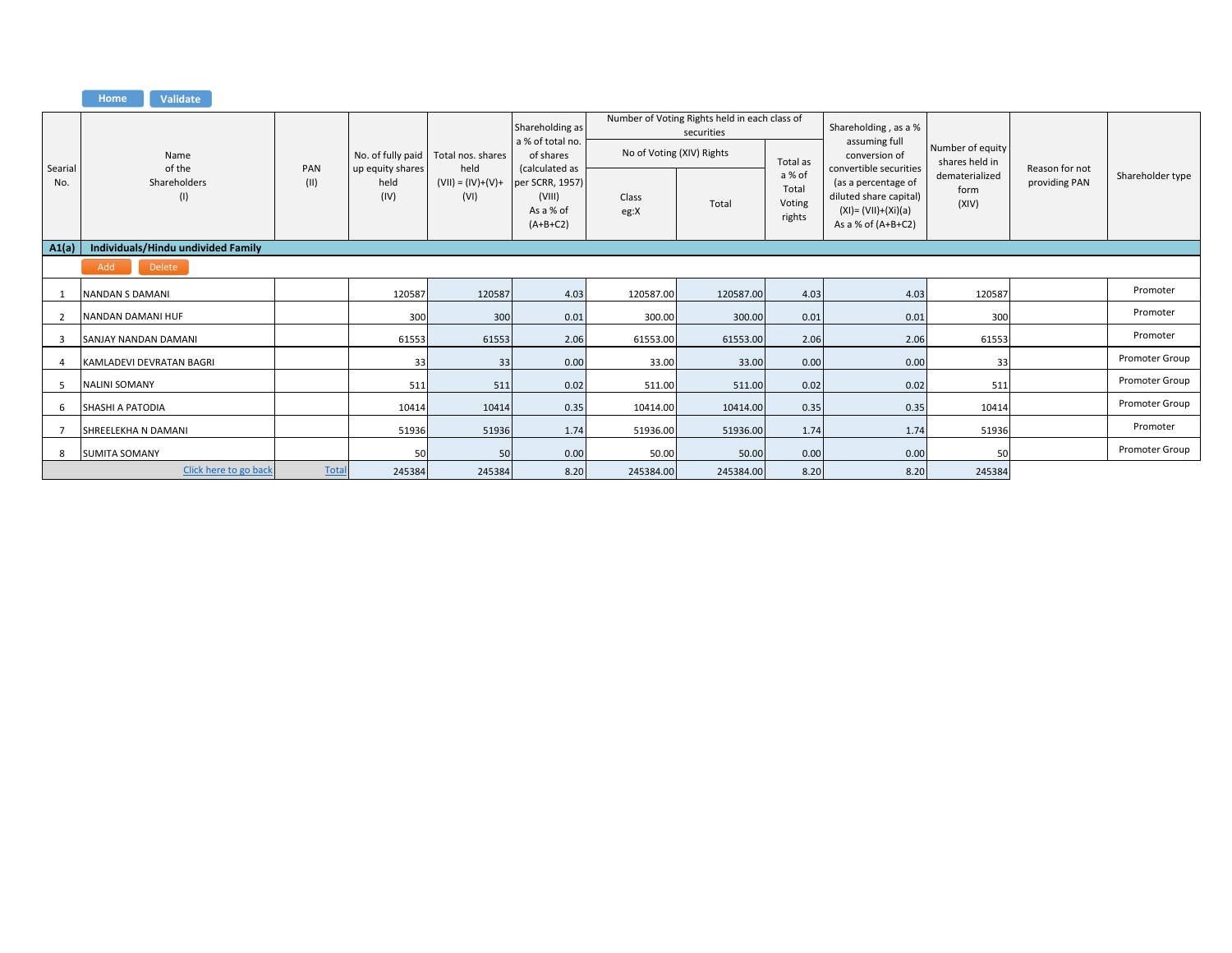|             | Validate<br>Home        |                                       |              |                                                    |                                                       |                                      |                                                                                                                                          |                        |                                                                                            |                                                 |                                                                                                                                                                               |                                                                          |                                 |                  |
|-------------|-------------------------|---------------------------------------|--------------|----------------------------------------------------|-------------------------------------------------------|--------------------------------------|------------------------------------------------------------------------------------------------------------------------------------------|------------------------|--------------------------------------------------------------------------------------------|-------------------------------------------------|-------------------------------------------------------------------------------------------------------------------------------------------------------------------------------|--------------------------------------------------------------------------|---------------------------------|------------------|
| Searial No. | Category                | Name<br>of the<br>Shareholders<br>(1) | PAN<br>(II)  | No.<br>of the<br>Shareholders<br>$\left( 1\right)$ | No. of fully paid<br>up equity shares<br>held<br>(IV) | Total nos.<br>shares<br>held<br>(VI) | Shareholding as a<br>% of total no. of<br>shares (calculated<br>$(VII) = (IV)+(V)+$ as per SCRR, 1957)<br>(VIII)<br>As a % of $(A+B+C2)$ | Rights<br>Class<br>eg: | Number of Voting Rights held in each class of<br>securities<br>No of Voting (XIV)<br>Total | Total as<br>a % of<br>Total<br>Voting<br>rights | shareholding, as<br>a % assuming full<br>conversion of<br>convertible<br>securities (as a<br>percentage of<br>diluted share<br>capital)<br>$(XI) = (VII)+(X)$<br>$As a \% of$ | Number of<br>equity shares<br>held in<br>dematerialized<br>form<br>(XIV) | Reason for not<br>providing PAN | Shareholder type |
| A1(d)       | Any Other (specify)     |                                       |              |                                                    |                                                       |                                      |                                                                                                                                          |                        |                                                                                            |                                                 |                                                                                                                                                                               |                                                                          |                                 |                  |
|             | Add<br>Delete           |                                       |              |                                                    |                                                       |                                      |                                                                                                                                          |                        |                                                                                            |                                                 |                                                                                                                                                                               |                                                                          |                                 |                  |
|             | <b>Bodies Corporate</b> | LUCKY VYAPAAR & HOLDINGS PRIVATE LTD  |              |                                                    | 743040                                                | 743040                               | 24.84                                                                                                                                    | 743040.00              | 743040.00                                                                                  | 24.84                                           | 24.84                                                                                                                                                                         | 743040                                                                   |                                 | Promoter Group   |
|             | <b>Bodies Corporate</b> | NEW TEXTILES LLP                      |              |                                                    | 573941                                                | 573941                               | 19.19                                                                                                                                    | 573941.00              | 573941.00                                                                                  | 19.19                                           | 19.19                                                                                                                                                                         | 573941                                                                   |                                 | Promoter Group   |
|             | Click here to go back   |                                       | <b>Total</b> |                                                    | 1316981                                               | 1316981                              | 44.03                                                                                                                                    | 1316981.00             | 1316981.00                                                                                 | 44.03                                           | 44.03                                                                                                                                                                         | 1316981                                                                  |                                 |                  |